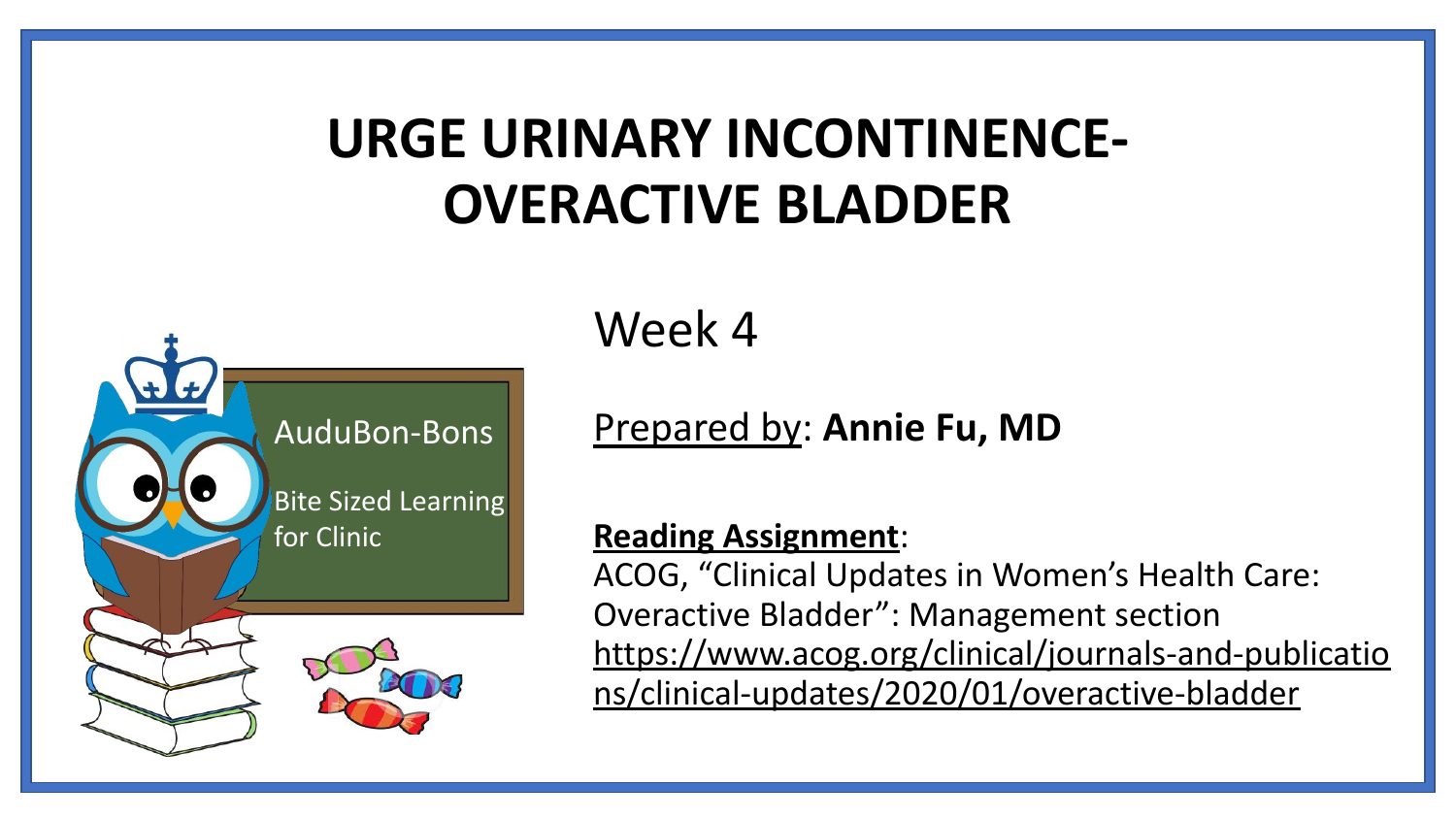# LEARNING OBJECTIVES

- •Understand the background and pathophysiology of overactive bladder
- •Understand how to evaluate OAB
- Learn the tiered-management options for OAB

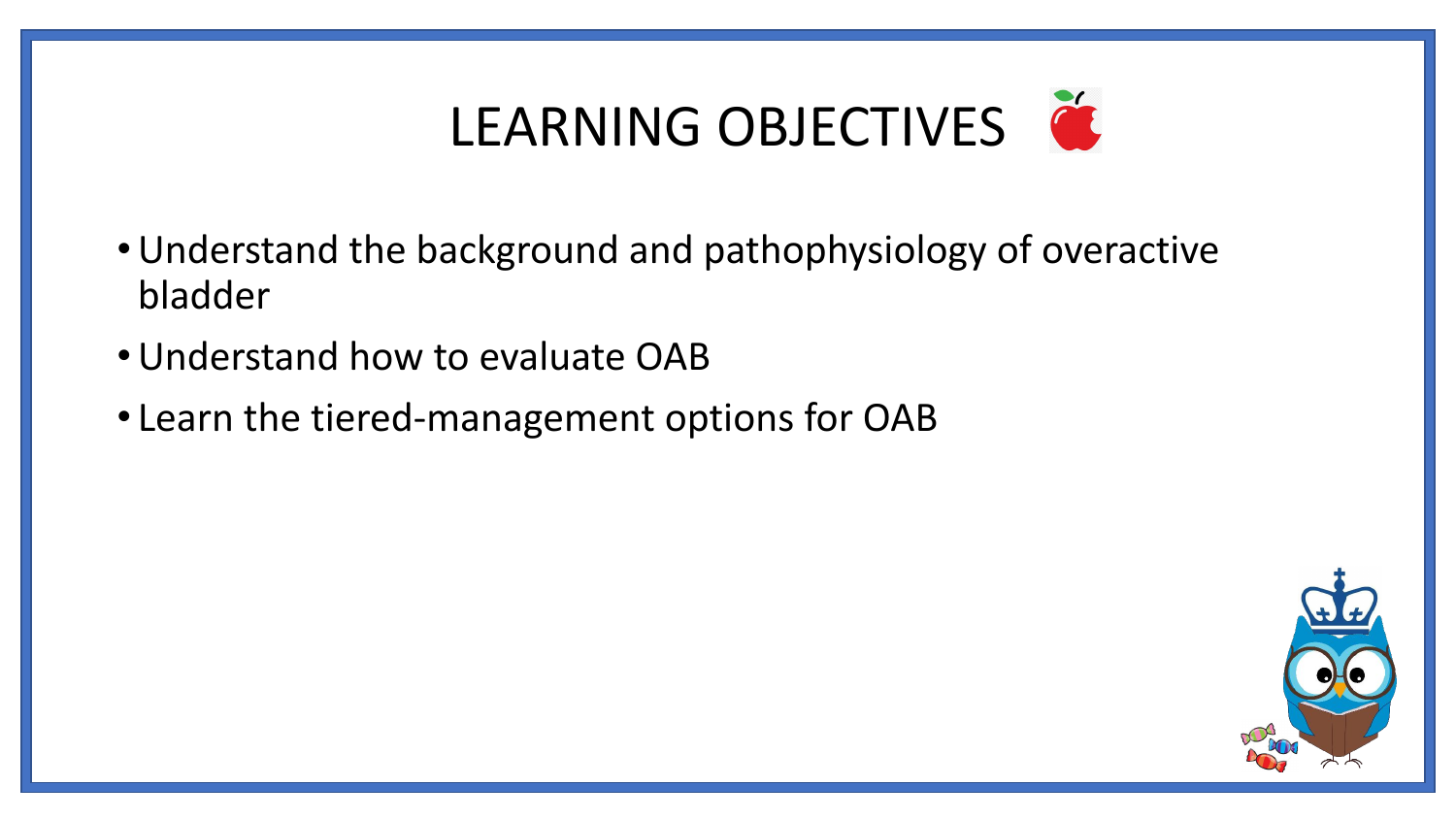### CASE VIGNETTE

Patient is a 39 y.o. G5 P5005 woman who presents with a 3-month history of worsening urinary symptoms.

Patient underwent a mid-urethral sling placement 3 years ago for stress urinary incontinence. Since that procedure, she denies any further episodes of stress incontinence. However, she now reports frequent nocturia and polyuria. She reports infrequent episodes of urinary incontinence when she can't make it to the bathroom in time. She denies dysuria, hematuria, or abdominal pain.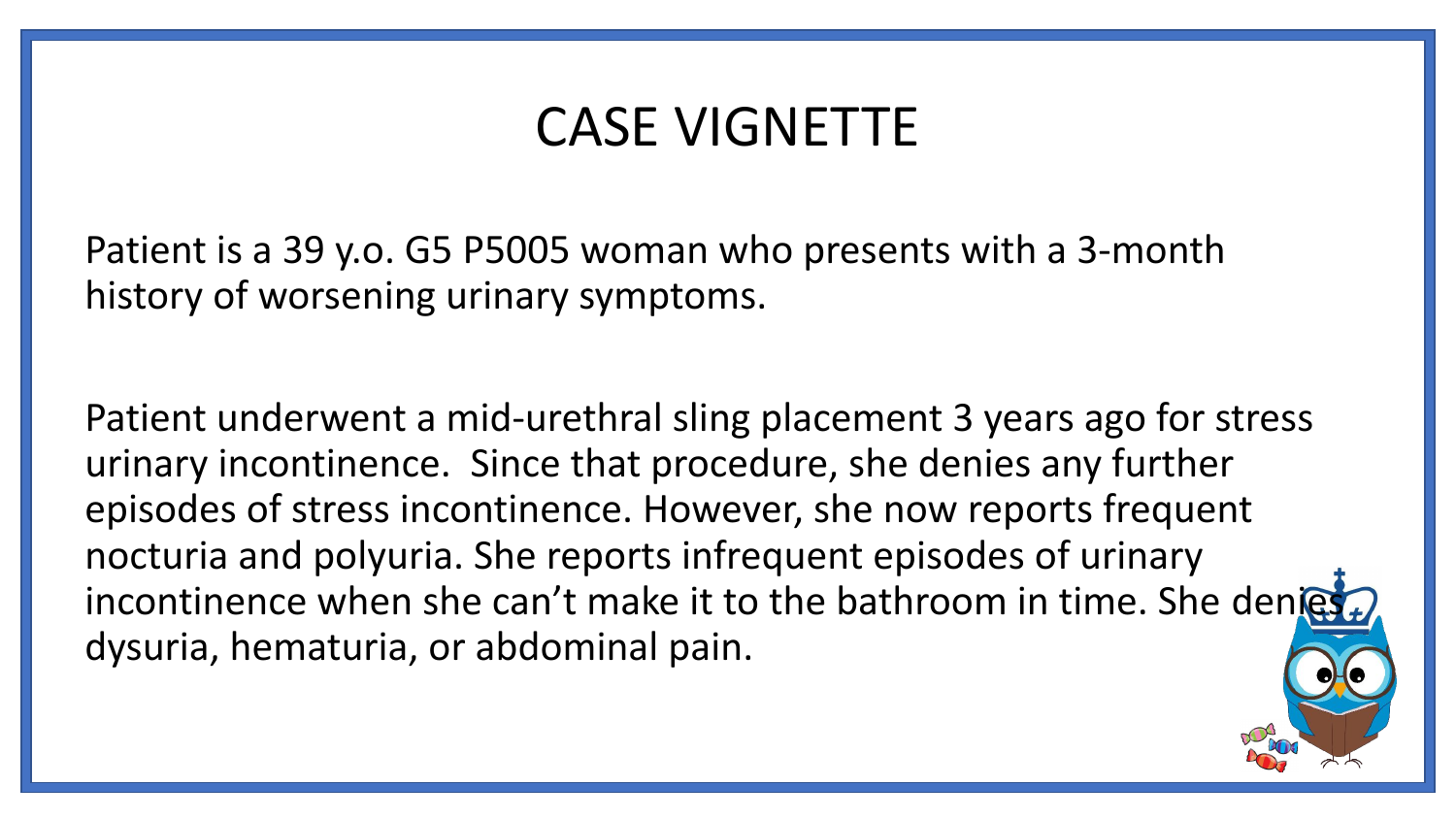### FOCUSED HISTORY

#### **What elements of the patient's history are most pertinent?**

- **• POBH: 5x FT NSVD**
- **• PGYN:** Menarche @ 13 yo, regular cycles q 28 d x 4 d; denies STIs, abnormal paps, fibroids, cysts
- **• PMH: History of stress urinary incontinence**
- **• PSH: Midurethral sling placement**
- **• FH:** Mother-HTN, DM2; father-HTN; sister-fibroids
- **SH:** No toxic habits; works in a factory; single; lives with 5 children denies IPV
- **• Meds:** Multivitamin, fish oil supplement
- **• All:** NKDA

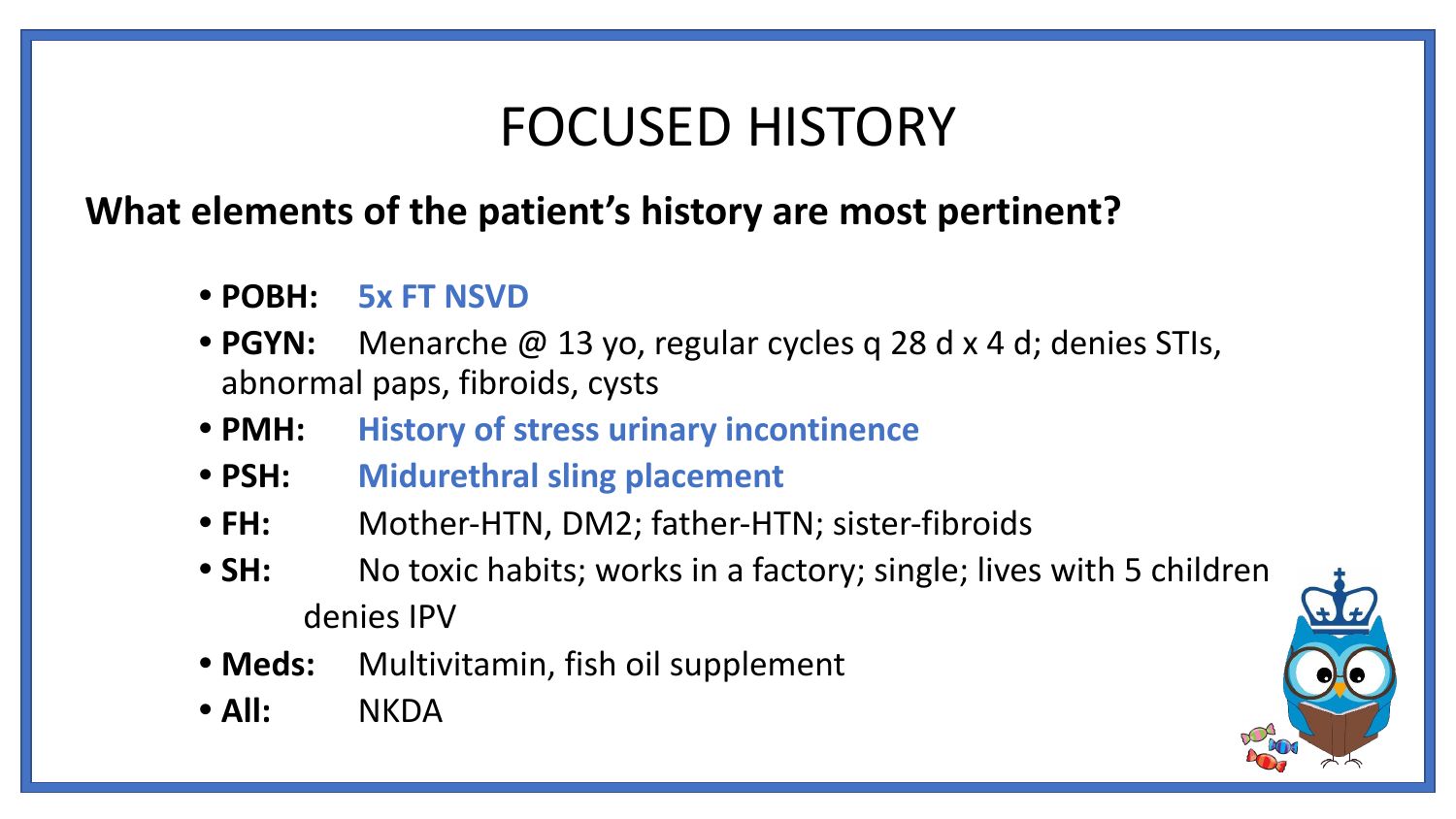### PERTINENT PHYSICAL EXAM FINDINGS

**What elements of the patient's physical exam are most important?** 

 **VS:** P 70 BP 130/70 **Wgt:** 80 kg **Hgt:** 166cm **BMI:** 29.0 kg/m<sup>2</sup>

- **• General:** NAD, well-appearing
- **• Abd:** Soft, NT/ND, no rebound/guarding, no masses
- **• Gyn:** NEFG, normal urethral meatus, normal vaginal epithelium**, no mesh erosion noted or scarring**; cervix WNL and no discharge; uterus 6 week size, anteverted, nontender, no masses; no adnexal masses or tenderness
	- **• Mild apical descent** to 2 centimeters above introitus with Valsalva
	- **• Post-void residual 10 mL**
- **• Ext:** WWP

**UA**: negative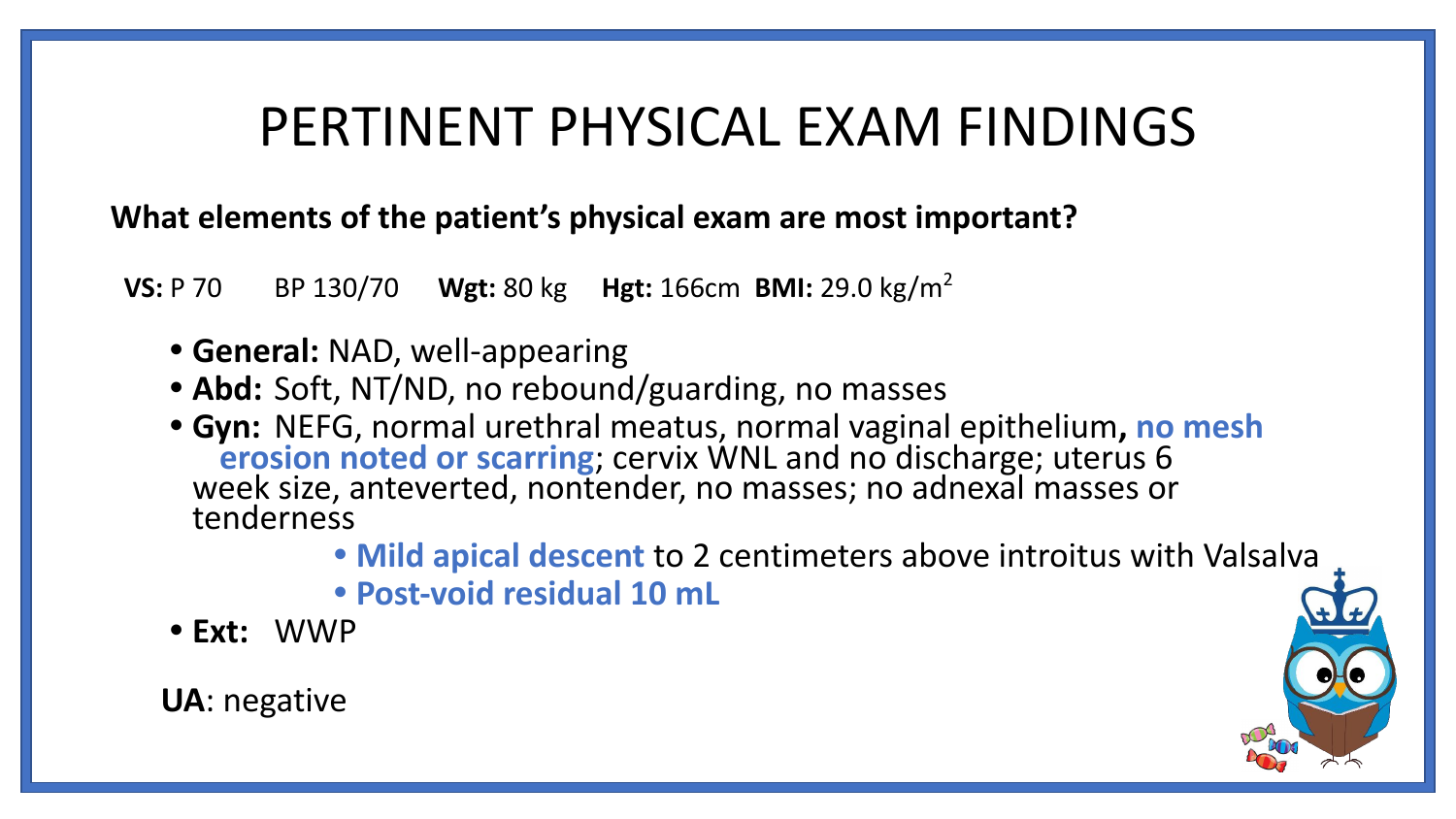## BACKGROUND

#### **• How do you define overactive bladder (OAB)?**

- Urinary urgency, typically accompanied by frequency and nocturia, with and without urgency urinary incontinence in the absence of urinary tract infection or other obvious pathology
- Per, International Continence Society: A syndrome characterized by urgency incontinence, bladder instability, the unstable bladder, and frequency-urgency syndrome

#### **• How do you define urgency urinary incontinence?**

• Involuntary loss of urine associated with urgency or a sudden, compelling desire to void that is difficult to deter

#### **• What is the prevalence of OAB?**

- ~13% in women between 18-60 yo
	- More likely in older women but seen in a wide range of ages
- African American women (33%) > Hispanic (29%), White (29%)
- **• What are the categories of OAB?**
	- OAB-wet (with UI) and OAB-dry (without UI)

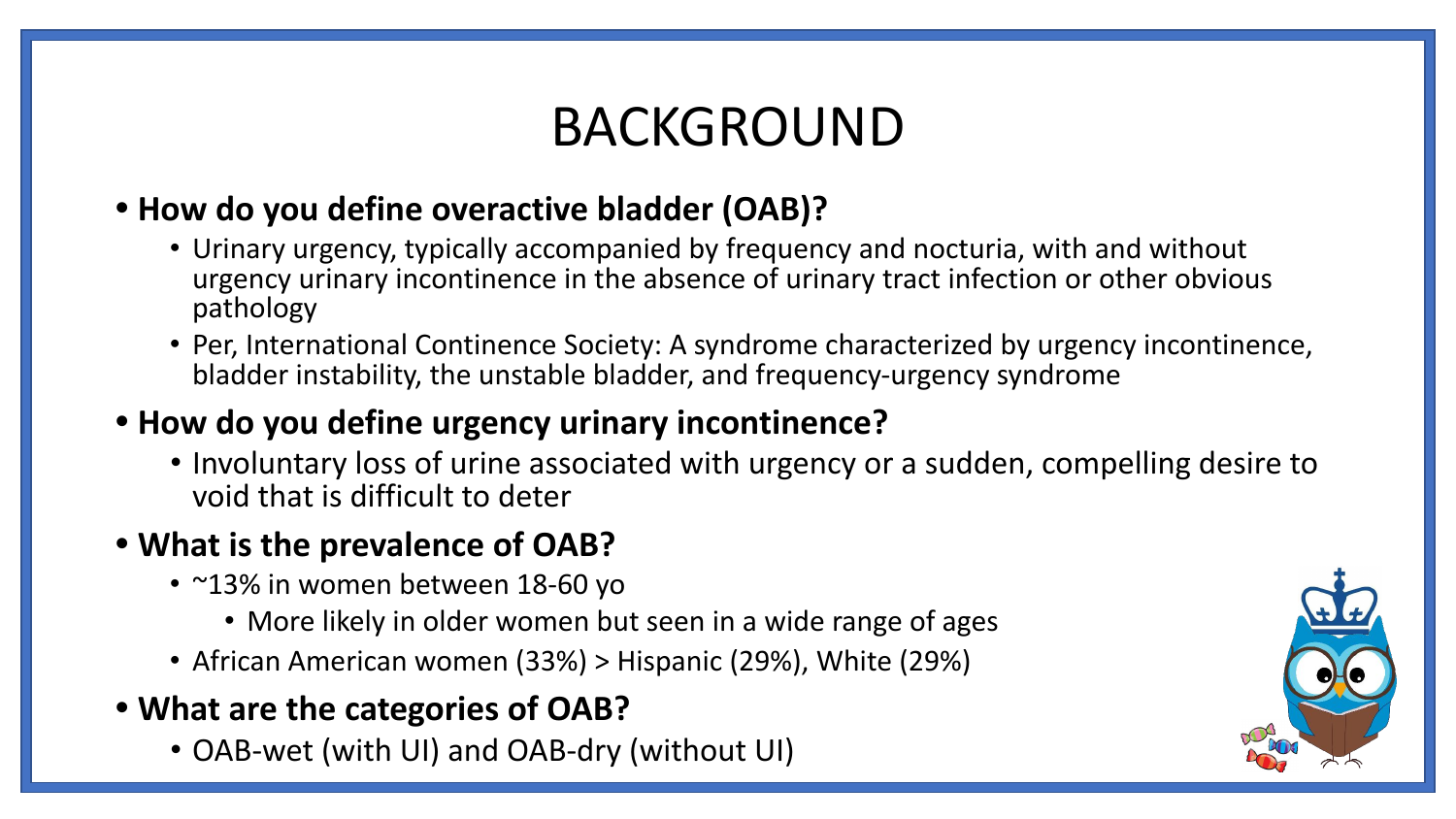### PATHOPHYSIOLOGY

- **• Detrusor muscle innervated via parasympathetic (S2-S4, acetylcholinergic) and sympathetic (T11-L2, noradrenergic) nervous symptoms**
	- PSNS: stimulates muscarinic M3 receptors  $\Box$  detrusor contraction for urination; also inhibits internal urethral sphincter then relaxes to allow urination
	- SNS: stimulates  $B_3$  and  $\alpha_1$ -adrenergic receptors  $\Box$  detrusor relaxation, internal urethral sphincter muscle contraction

#### **• What are suggested theories for the occurrence of OAB?**

- 1) Myogenic theory: myocyte alteration/dysfunction leads to increased excitability of  $\mathsf{d}$  exaggerated response to stimuli, involuntary contraction
- 2) Urothelium theory: urothelium has sensory responsive capabilities, also has a secretory and inhibitory factor; unclear association but loss of urothelium seen in cases of increased detrusor activity
- 3) Neurogenic theory: damage to suprapontine region of the brain, spinal axonal pathways associated with lower urinary tract dysfunction (MS, Parkinsons, CVA)
- 4) Hypoestrogenism: atrophic lower urinary tract, altered bladder microbiome both contribute to bladder dysfunction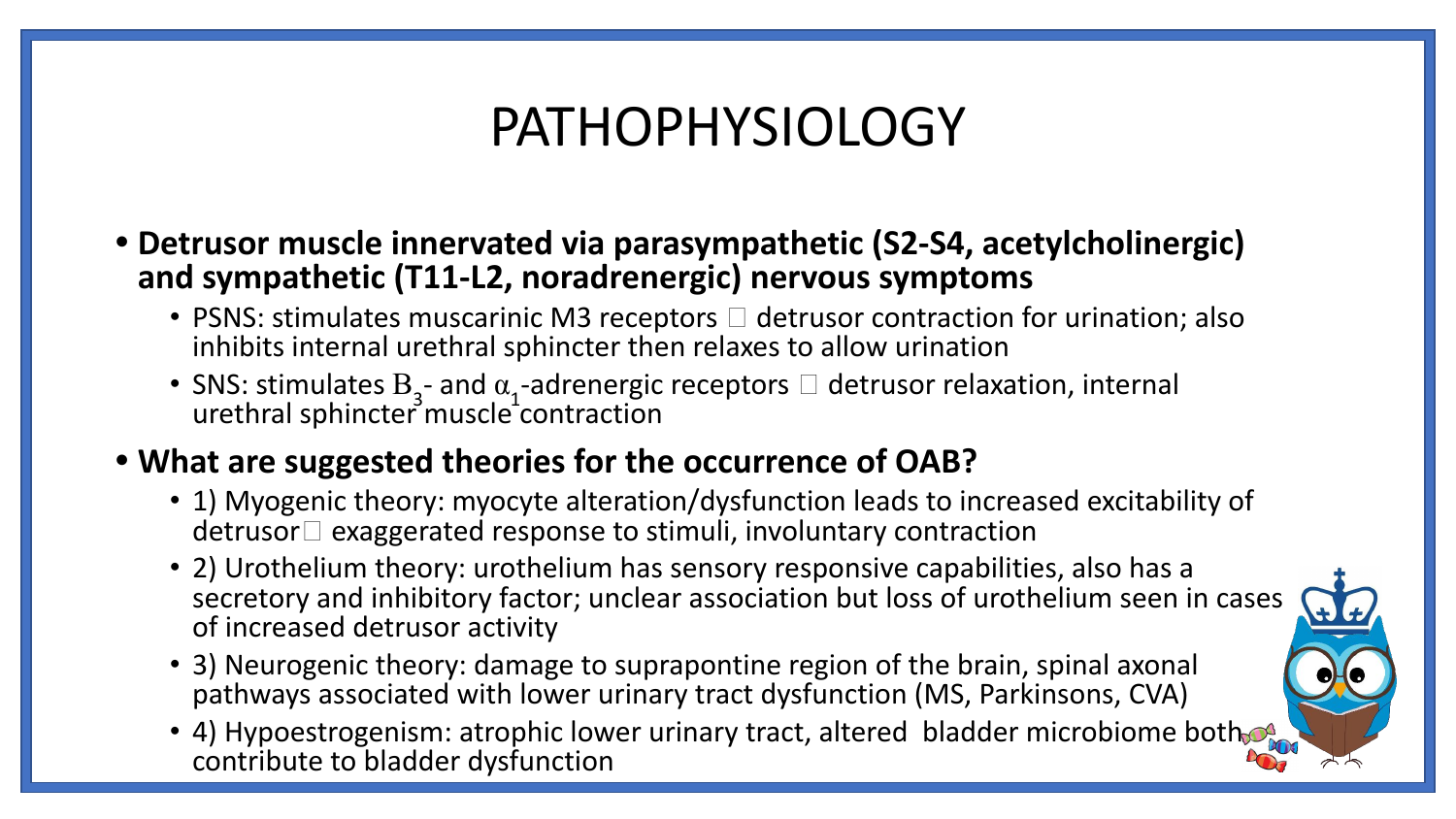## DIAGNOSIS AND EVALUATION

- •OAB is primarily a clinical diagnosis
- •How should you evaluate a patient for OAB?
	- Detailed history (+/- validated questionnaires on effect of symptoms on quality of life, e.g. Overactive Bladder Questionnaire, OAB-q)
	- Physical exam, including post-void residual, assessment for pelvic organ prolapse, and cough stress test
	- Urinalysis
- •What are some other testing modalities that may be useful?
	- Urodynamics
	- Cystoscopy (especially in patients with prior pelvic floor surgery)

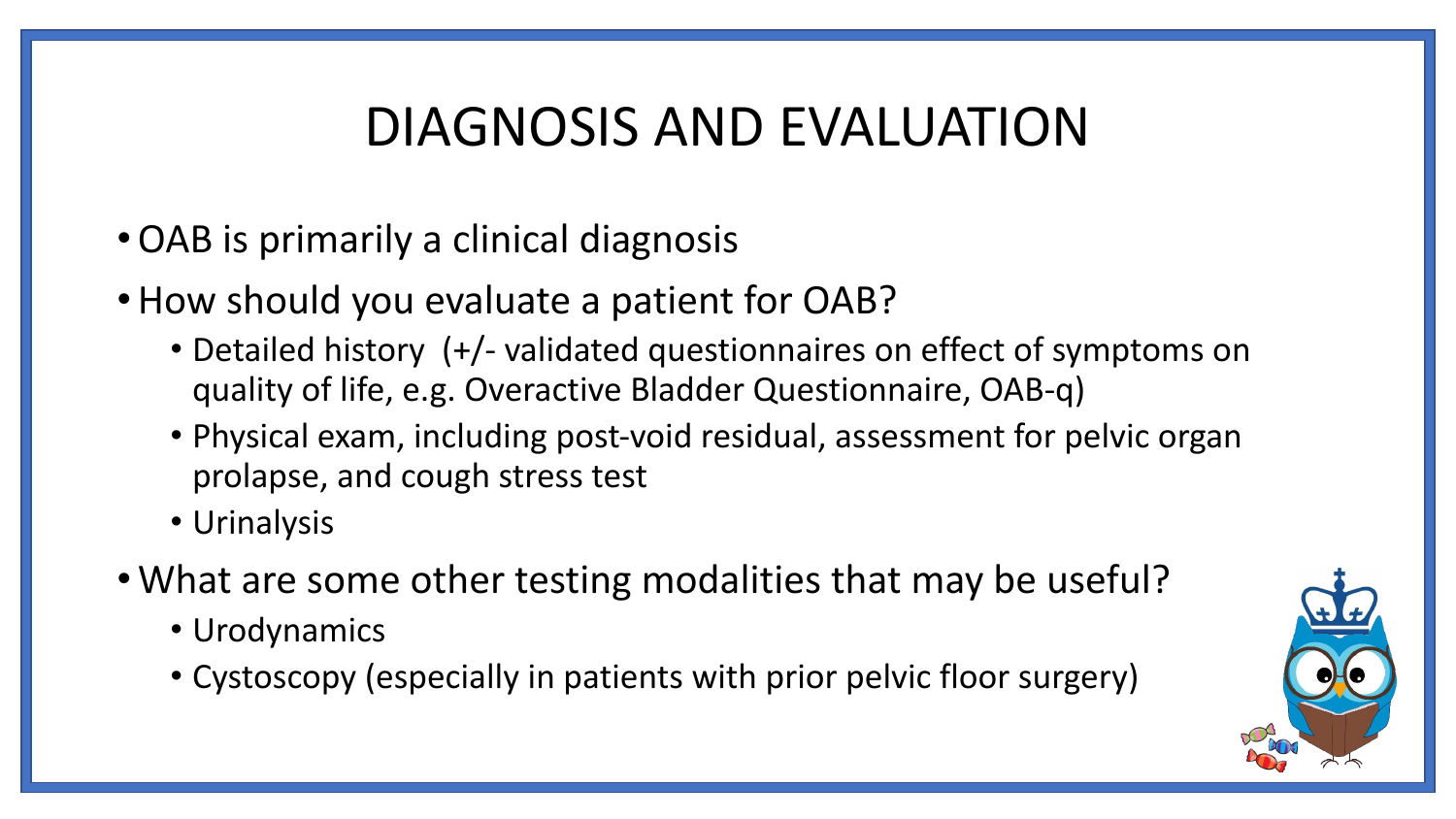### DIFFERENTIAL DIAGNOSIS



ACOG, Clinical Updates in Women's Health Care: OAB, 1/2020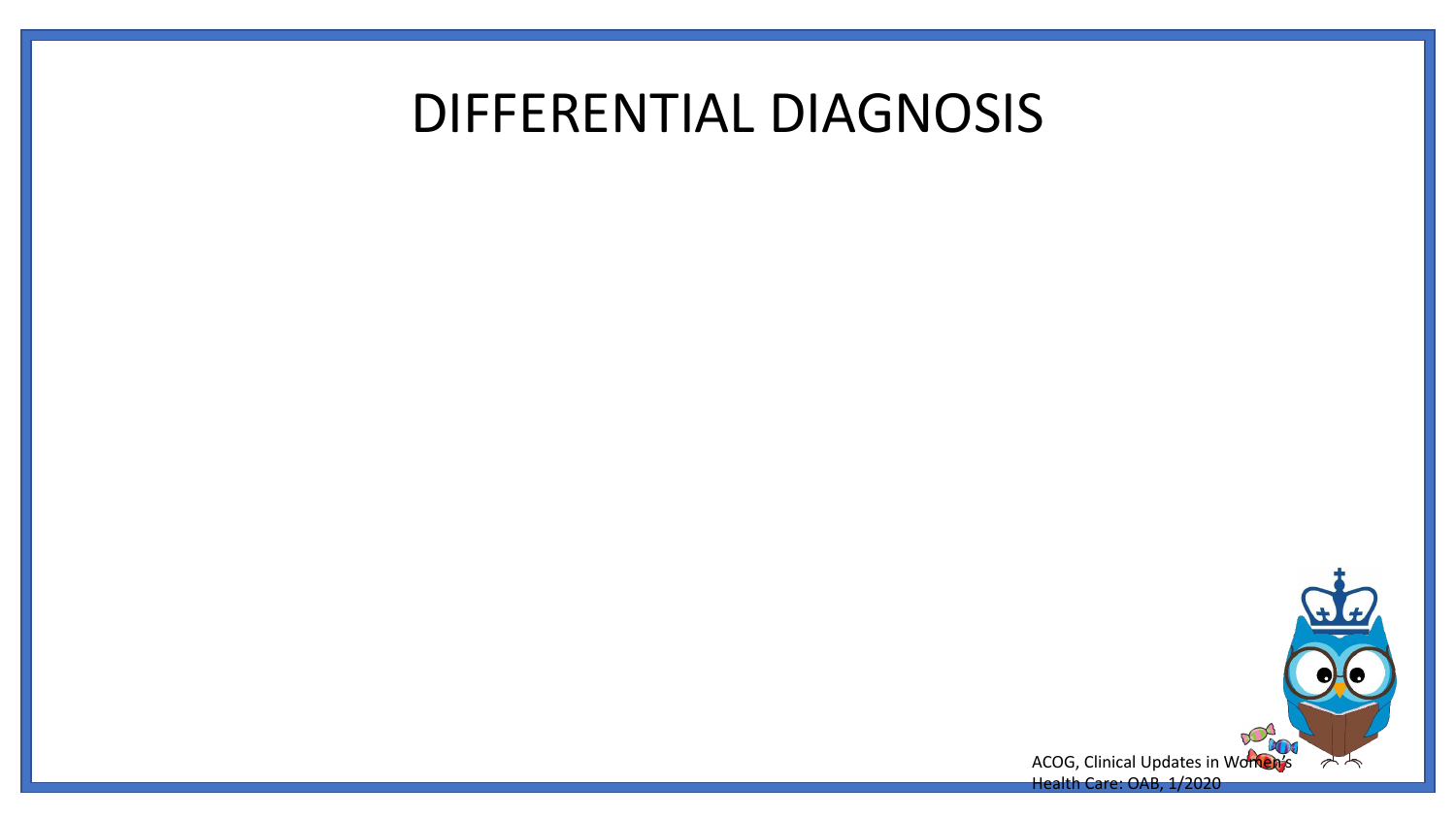## MANAGEMENT

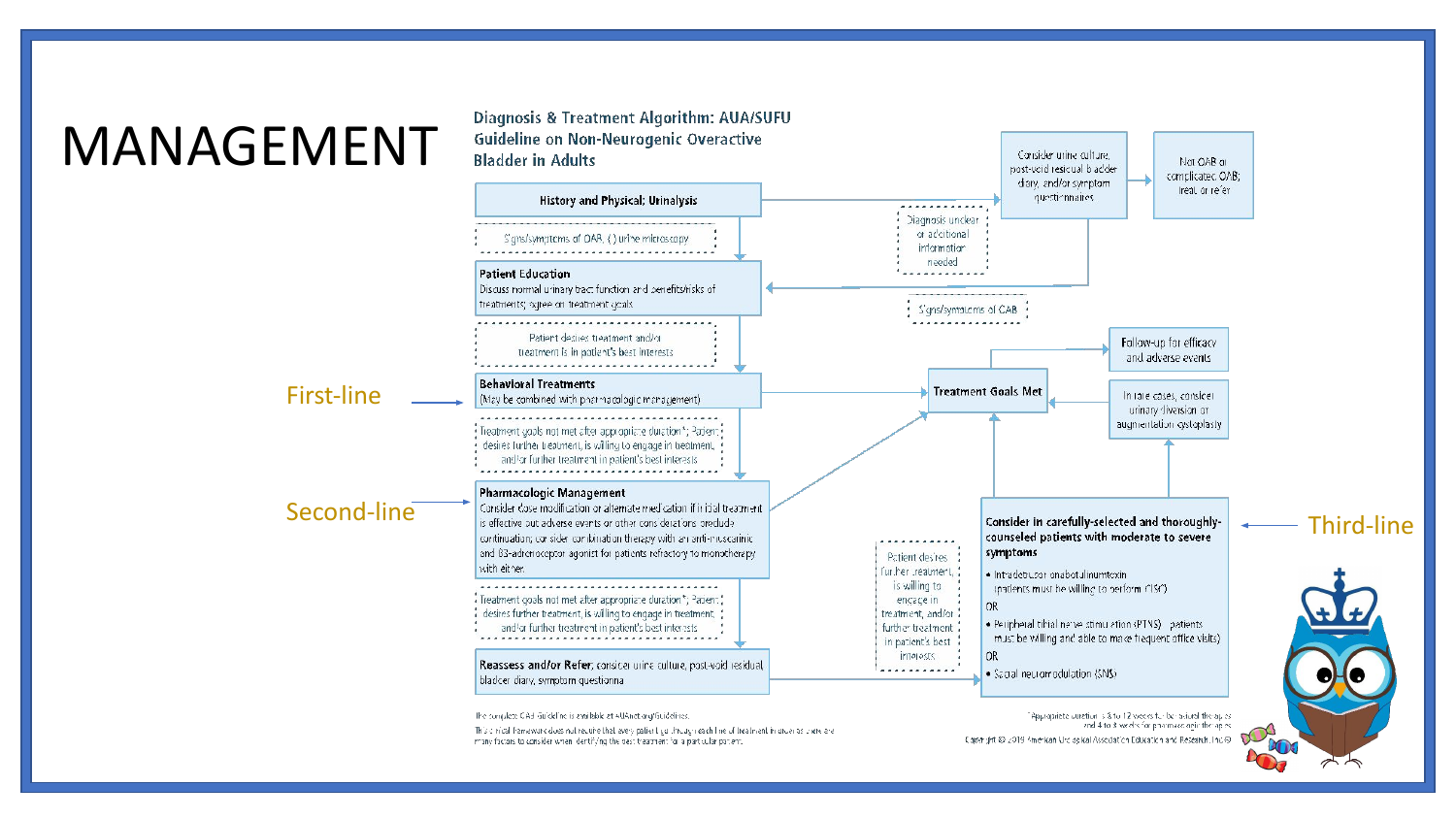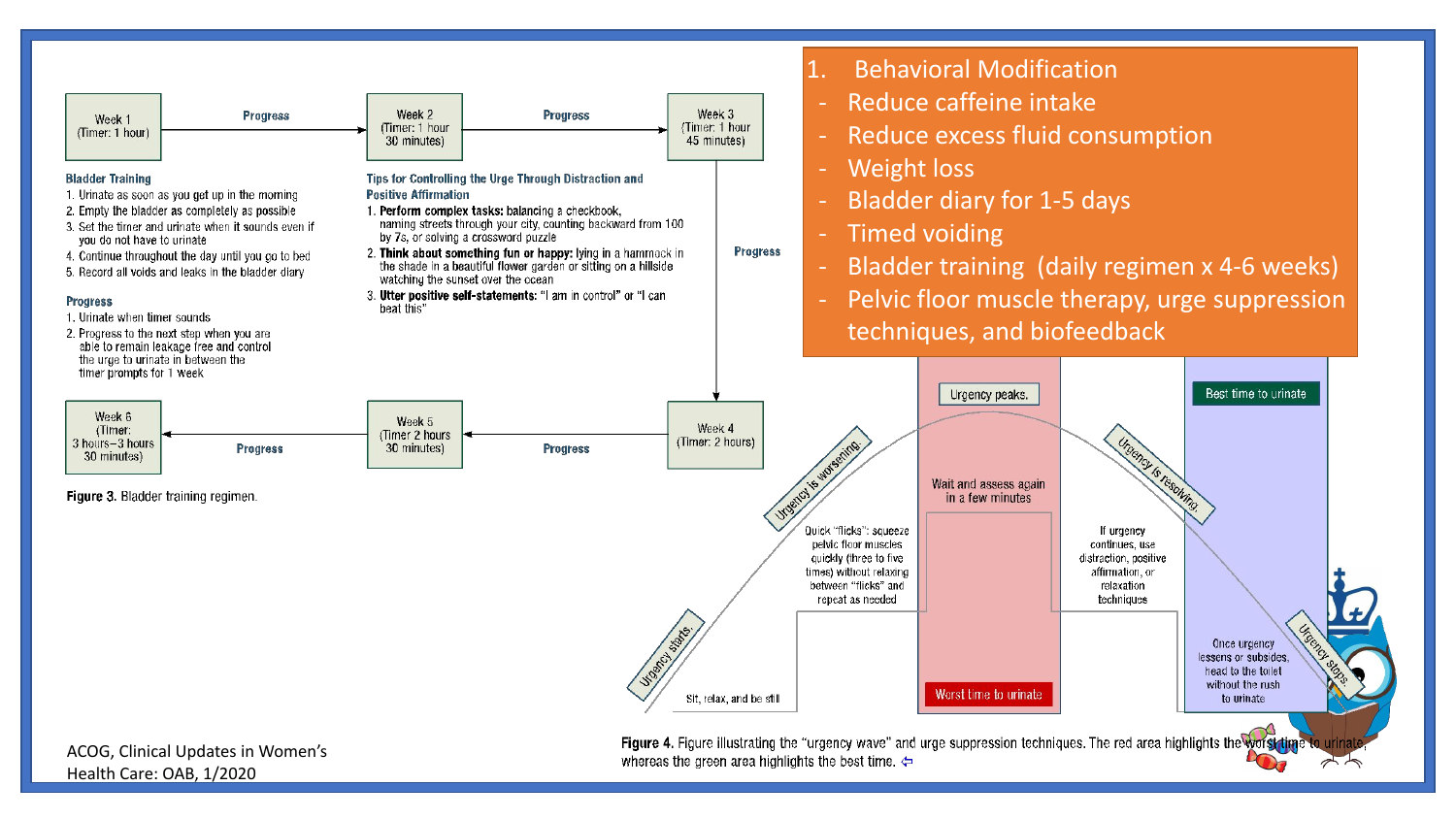# MEDICATION MANAGEMENT

#### **Antimuscarinics (oxybutynin, tolterodine, solifenacin, trospium)**

- Nonselective
- Side effects: dry mouth (29.6%) and pruritus (15.4%) most common; others include erythema, GERD, blurry vision, urinary retention, cognitive adverse effects, constipation
	- Manage side effects preemptively
- DO NOT use: angle-closure glaucoma, at risk of cognitive impairment (e.g. elderly population), medicine interactions (tricyclic antidepressants, first-generation antihistamines, antipsychotics)

#### **B3-adrenergic receptor agonists (mirabegron)**

- Generally well-tolerated, more favorable side-effect profile (vs. antimusc.), more favorable for elderly population
- Side effect: hypertension
- Disadvantage: no generic of Mirabegron available yet

#### **Desmopressin**

- For nocturnal polyuria
- Oral and intranasal formulations available
- Side effect: hyponatremia (generally mild, but needs regular monitoring)

#### **Vaginal estrogen**

- Systemic estrogen is not proven to improve OAB symptoms
- Local/vaginal estrogen has shown to have some benefit to reduce OAB symptoms
- Can treat vaginal atrophy simultaneously

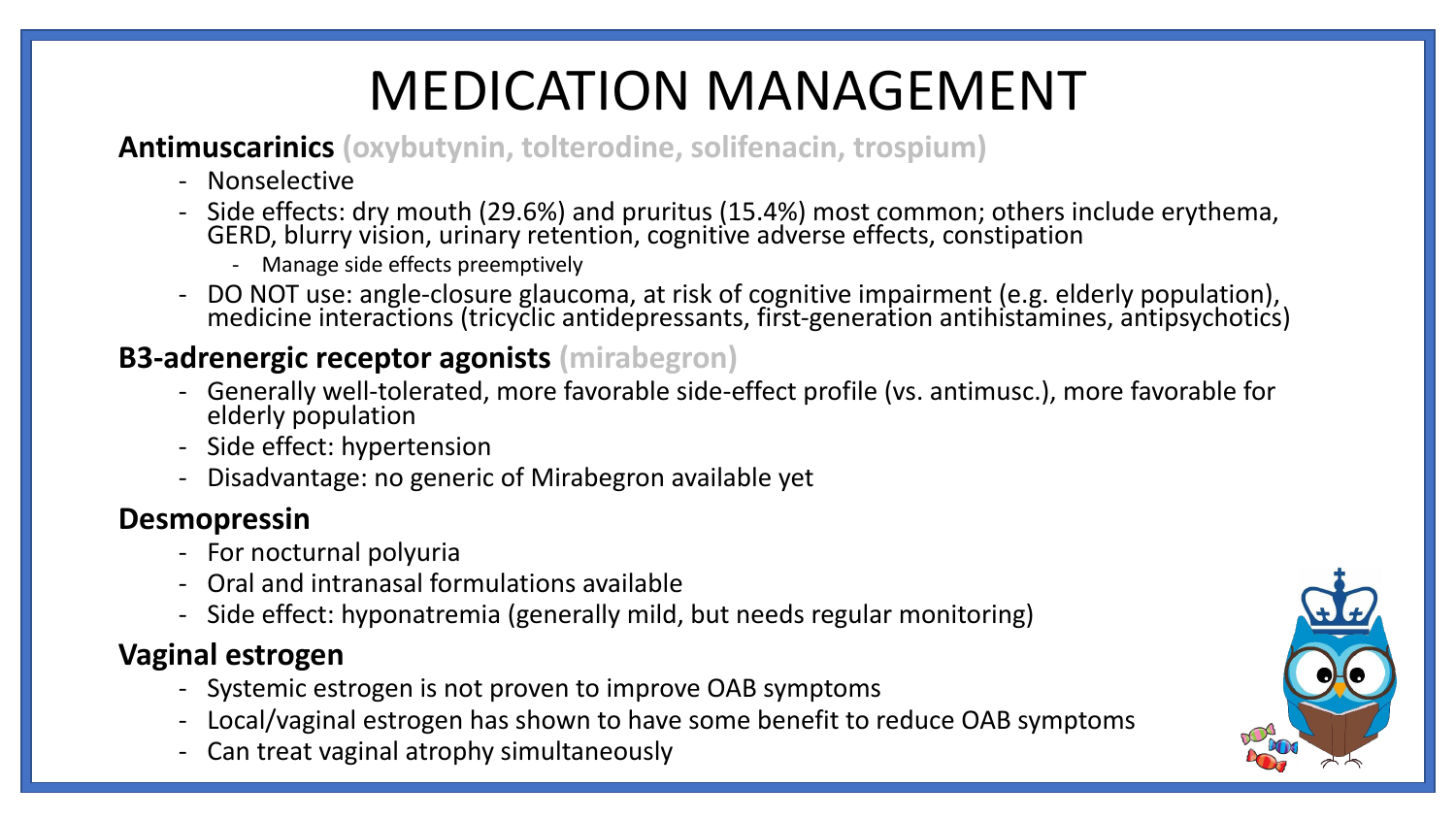## THIRD-LINE TREATMENTS

#### **OnabotulinumtoxinA**

- Inhibits vesicle-mediated neurotransmission (inhibits acetylcholine release) $\Box$ detrusor relaxation; lasts 6-12 months
- Incontinence episode reduction similar to medication regimen, but complete resolution better (27% vs 13%)
- Side effect: 1) urinary retention, 2) UTIs

#### **Sacral neuromodulation**

- Two-step process
- Stimulates S3 sacral nerves
- Similar reduction of UUI episodes compared to onabotoxA

#### **Percutaneous tibial nerve stimulation**

- S2-S4 nerve stimulation in medial malleolus
- Weekly treatments x 12 weeks, the monthly maintenance
- Better long-term results compared to medication alone (select population)

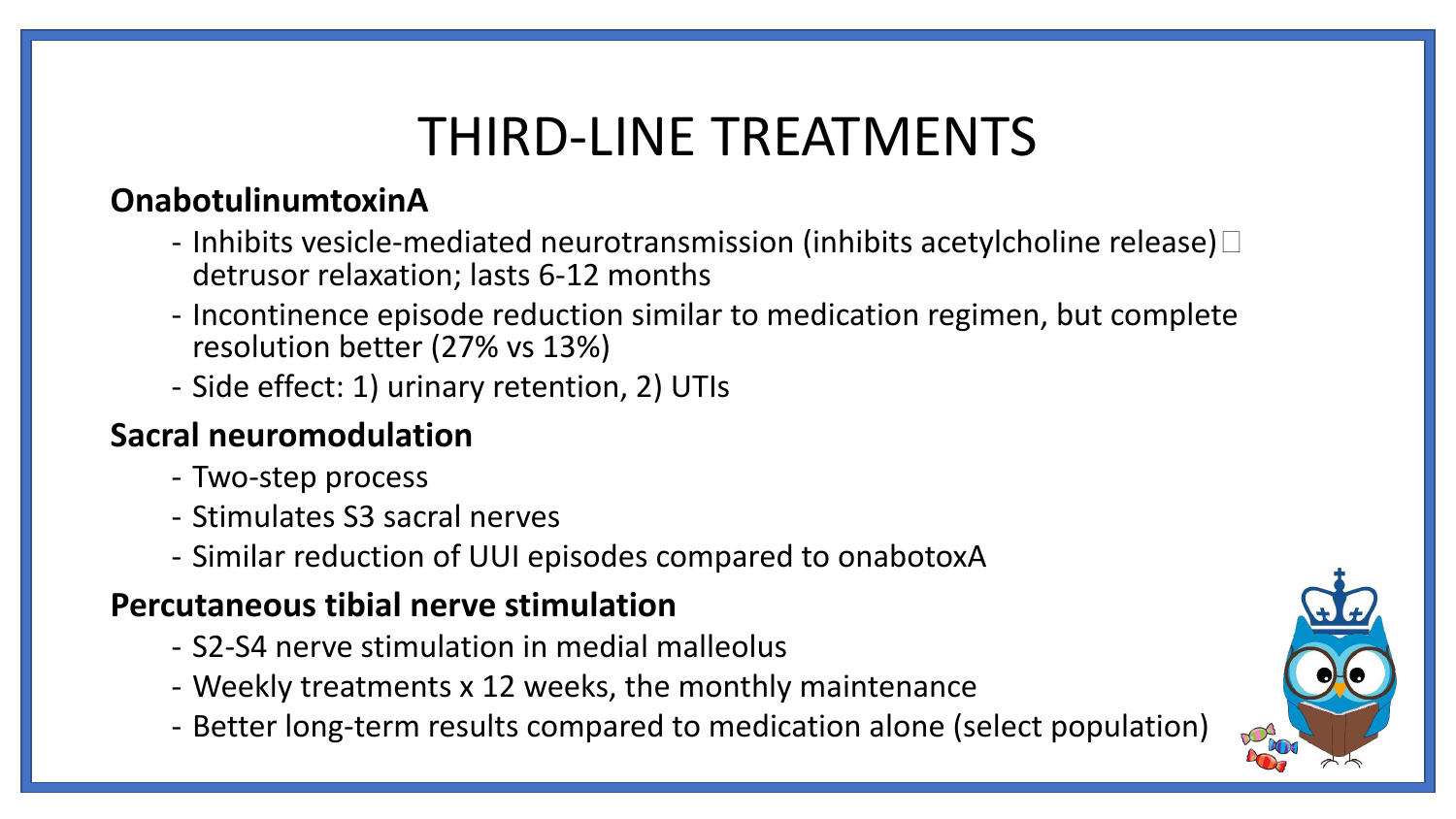### SOCIAL DETERMINANTS OF HEALTH

- **• Nonneurogenic OAB in women is associated with a significant economic cost in the United States**
	- More than \$7 billion annually (4x the cost of OAB in men)
	- Younger patients have increased diagnostic costs; older patients (>65 y.o.) have increased costs for home and routine care
		- All patients bear pharmacologic costs (\$1.2 billion)

#### **• OAB significantly impacts a woman's quality of life**

- Sexual dysfunction (shame, decreased arousal and desire)
- Physical limitations (fear of UI episodes affecting choice of work, ability to feel comfortable in social situations away from home)

Overactive bladder has a significant impact on the psychological, social, and economic health of women and affects a wide age-range: Always screen your patients for symptoms!

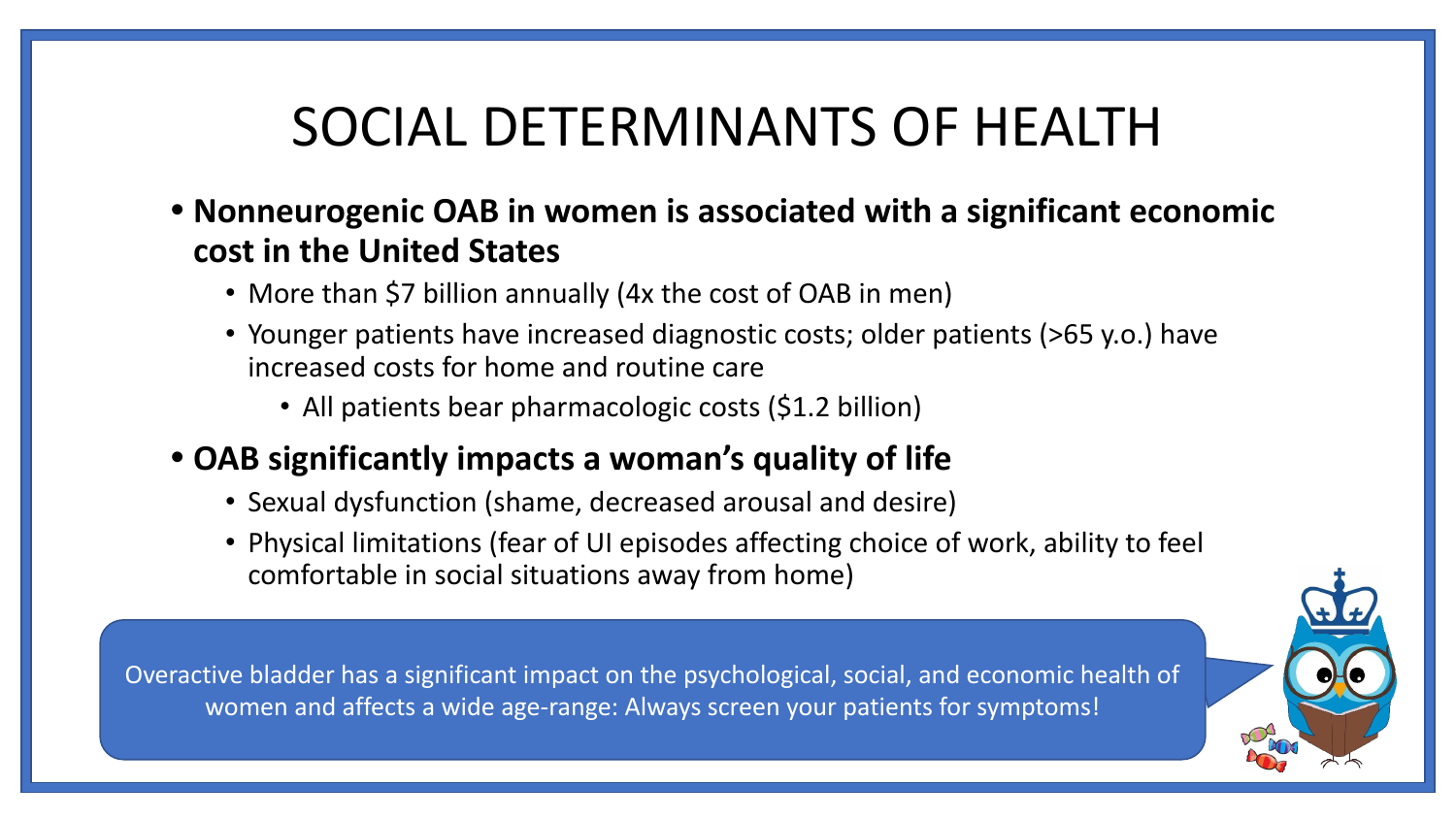### EPIC .PHRASE

#### **.BBonOAB**

#### Description: Overactive bladder counseling

We reviewed the patient's diagnosis of overactive bladder. In our discussion, we went over, in detail, her symptoms consistent with the diagnosis, possible etiologies for her symptoms, and prognosis. We reviewed management options, with first-line options being behavioral modification and pelvic floor exercises. Second-line options include antimuscarinic or adrenergic agonist medications. Third-line options for refractory cases include intravesical botox injections, sacral nerve modulation, or posterior tibial nerve stimulation.

The patient's questions were answered. She was instructed on maintaining a bladder diary for 2 days. She was also educated on \*\*\*weight loss, pelvic floor exercises, avoidance of foods that stimulate the bladder, reduced fluid intake, and timed voids. She will return in 2-3 months for a follow-up of her symptoms. \*\*\*She was referred to urogynecology for further evaluation and management.

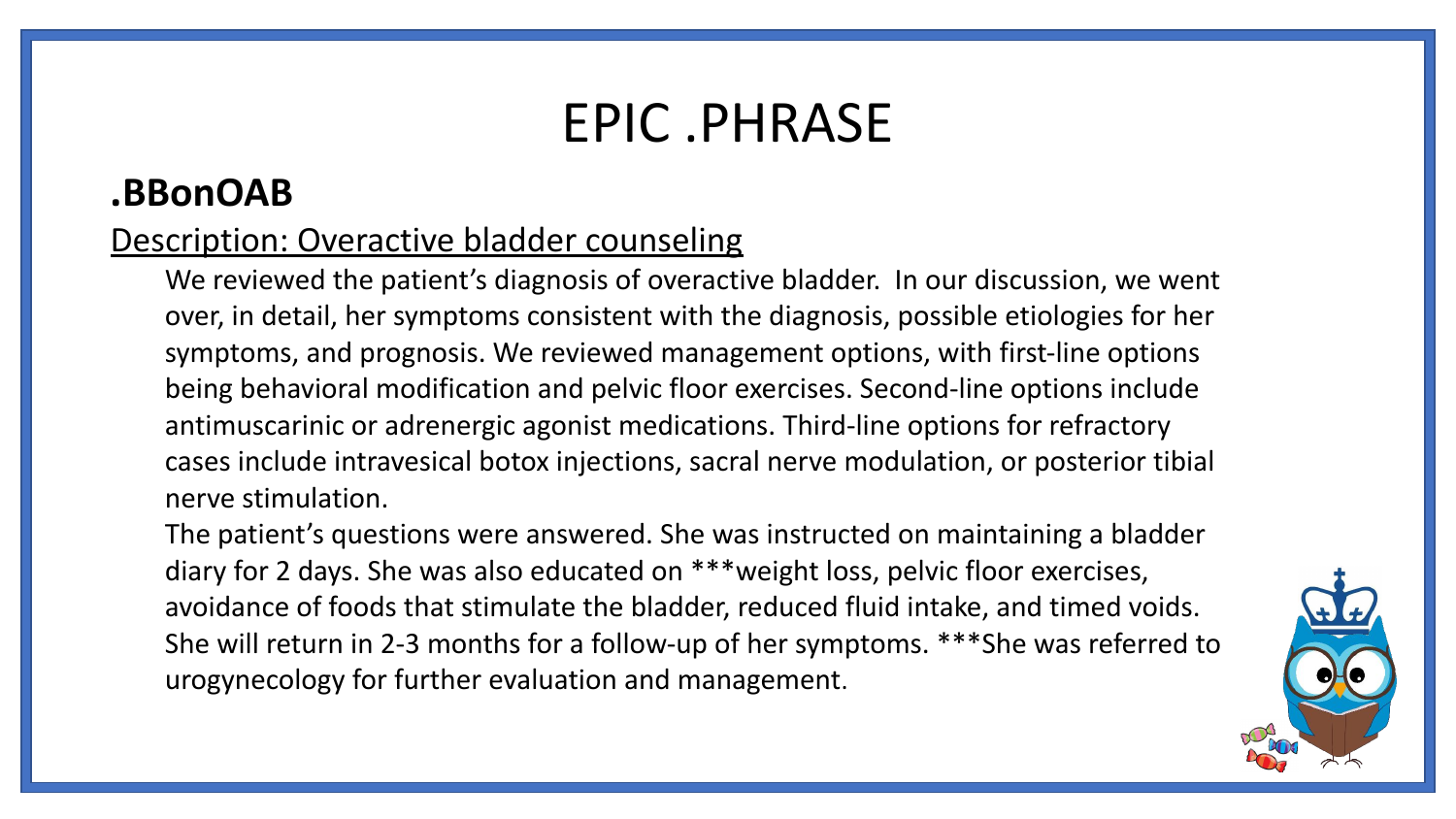### CODING AND BILLING

#### **•ICD-10**

**•N32.81**: Overactive bladder **•N39.41:** Urge urinary incontinence